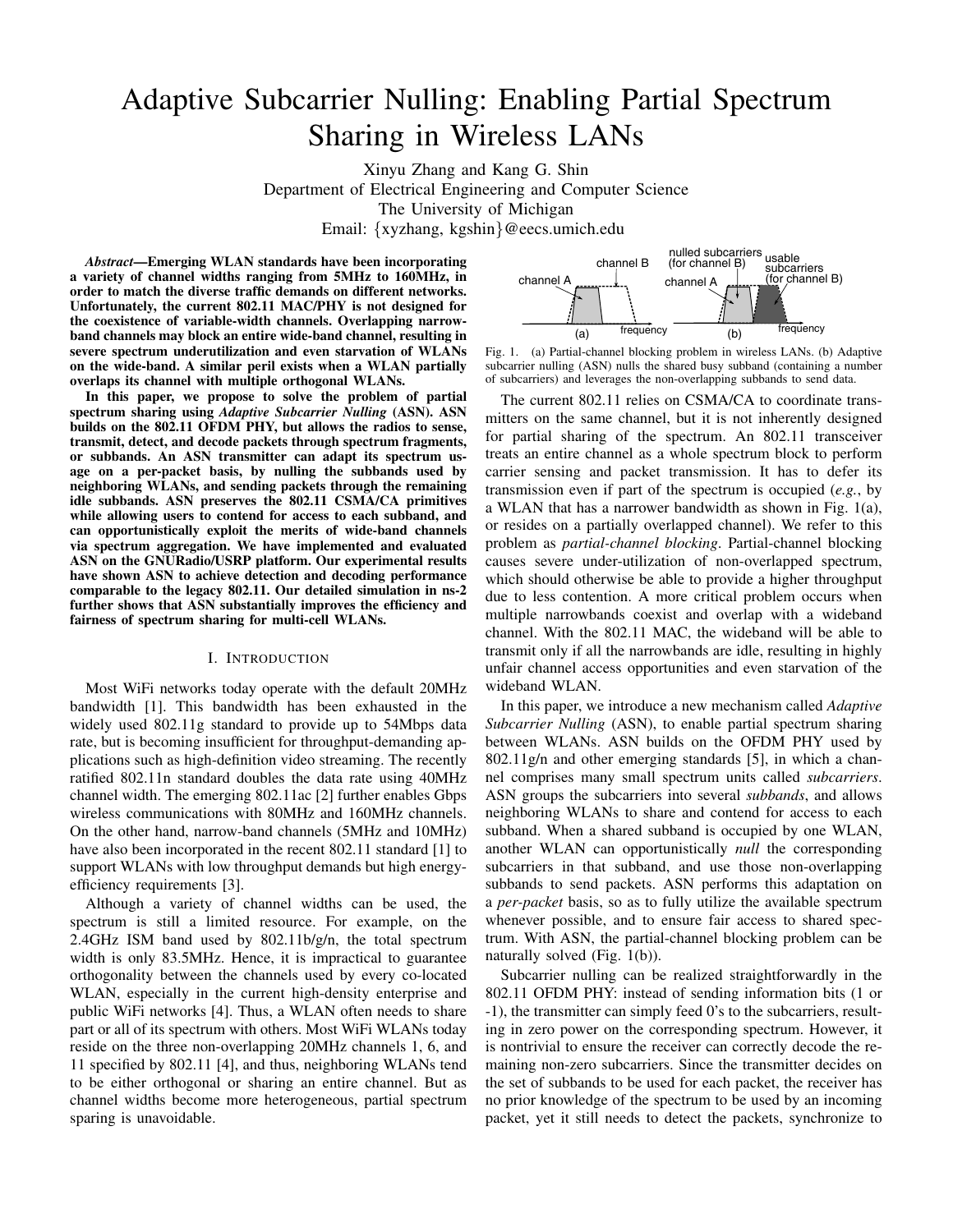them, and then decode the information bits.

ASN meets these challenges by redesigning the preamble structure, packet detection and decoding algorithms in 802.11. It uses correlation-based algorithms to detect a packet and identify the subbands used by it. It further adapts the pilot-based approach in 802.11 to estimate the channel, and then decodes the bits carried by each subcarrier. In addition, ASN combines the time-domain energy sensing with frequency-domain spectrum sensing, so that a transmitter can identify the spectrum currently in use by neighboring WLANs. Although similar PHY layer problems have been addressed in non-contiguous OFDM (NC-OFDM) communications systems [6]–[9] (more details available in Sec. VI), ASN represents a complete 802.11 based NC-OFDM design that solves a network-level problem, *i.e.*, partial spectrum sharing for WLANs.

At the MAC layer, ASN retains the carrier sensing and backoff mechanism in 802.11, but makes the busy/idle decision based on the time/frequency domain spectrum sensing. ASN maintains a backoff counter for each subband, and allows decrementing the backoff counter if at least one subband is idle. This simple extension to 802.11 CSMA/CA (referred to as *ASN with direct access*, or ASN-DA) alleviates the partial channel blocking problem, but may cause certain transmitters to dominate a subband. Therefore, we propose an alternative protocol, *ASN with water filling access* (ASN-WF), which aligns the busy time of subbands by adapting the packet size, thereby balancing the access opportunities of different WLANs to shared subbands.

We have implemented an ASN prototype on the GNURadio/USRP platform. Our experimental results show that ASN can sense, synchronize, and decode partial spectrum, with a level of accuracy comparable to the legacy 802.11g that uses a full spectrum. We further use detailed simulation in ns-2 to evaluate ASN in multi-channel, multi-cell wireless LANs. Our experiments demonstrate that ASN significantly improves the throughput and fairness of spectrum sharing. In particular, when two WLANs of different widths coexist, it improves the total network throughput by up to 147.7%, by solving the partialchannel blocking problem. When multiple narrowband WLANs coexist with a wideband WLAN, ASN enables close-to-equal access to shared spectrum, providing an order of magnitude of throughput improvement for the wideband WLAN that tends to be starved by 802.11.

The remainder of this paper is organized as follows. In Sec. II, we experimentally study the problems caused by partial spectrum sharing and analyze the reasons behind them. In Sec. III, we introduce the detailed design of ASN's channel sensing, detection, and decoding algorithms. Sec. IV describes the two medium access protocols for ASN. Sec. V presents the implementation and evaluation of ASN. Sec. VI discusses related work and finally, Sec. VII concludes the paper.

# II. MOTIVATION

The problem of partial spectrum sharing is akin to the wellexplored effects of partially-overlapping channels in 802.11b WLANs [10]. In the 2.4GHz ISM band for 802.11b/g/n, 11 channels of 20MHz bandwidth each can be used, and adjacent channels' center frequencies are separated by 5MHz. Hence,



Fig. 2. Effects of partial-channel interference for 802.11b and 802.11g.

neighboring WLANs may have  $\frac{1}{4}$ ,  $\frac{1}{2}$ ,  $\frac{3}{4}$  or full overlap, if any. For 802.11b, interference from partially-overlapping channels is proportional to the amount of overlap, which may be much less than a full overlap, and thus, partially-overlapping channels can be simultaneously active in many cases [10]. However, does this apply to 802.11g, which builds on a distinct PHY layer? In this section, we answer this question with detailed experiments, and then discuss the advantages of ASN in OFDM WLANs.

# *A. Partially-Overlapping Channels for 802.11b and 802.11g*

We measure the interference caused by partially-overlapping channels using a small testbed that consists of a transmitter  $(N_t)$ , receiver  $(N_r)$  and interferer  $(N_i)$ , which are laptops equipped with Atheros 5414 802.11b/g NIC, running on Mad-WiFi trunk-r4134.  $N_t$  and  $N_r$  use the same 20MHz channel, while  $N_i$  resides on a 20MHz channel that partially or fully overlaps with them, and its carrier sensing function is disabled.  $N_t$  continuously transmits ICMP Ping-broadcast packets to  $N_r$ at 100 pkts/second with packet size 1.4KB, while at the same time  $N_i$  emits Ping-broadcast packets with the same rate and size. We adjust the transmit power of  $N_t$  and  $N_i$ , thus varying the relative power received by  $N_r$  (denoted by  $P_{t\to r}$  and  $P_{i\to r}$ ) when  $N_t$  and  $N_i$  use the same channel.

Fig. 2(a) shows the packet loss rate of 802.11b (with 2Mbps data rate) subject to interference. When  $P_{t\rightarrow r} - P_{i\rightarrow r} < 10$ dB, interference may become detrimental to the data transmission. However, different fractions of channel overlap between  $N_i$  and  $N_t$  lead to disparate loss rates. When  $P_{t\rightarrow r}$  is 20dB lower than  $P_{i\rightarrow r}$ , a fully-overlapped channel suffers 54.7% loss, whereas a  $\frac{1}{4}$ -overlapped channel has nearly 0 loss. This result is consistent with existing measurements of 802.11b [10].

However, for 802.11g, packet loss rate is almost invariant to the channel overlap (Fig. 2(b)), *i.e.*, the effect of interference from a  $\frac{1}{4}$ -overlapped channel is comparable to that from a fullyoverlapped channel. Therefore, existing approaches that exploit concurrent transmissions from partially-overlapping channels [10] are not applicable to 802.11g.

The distinct effects of partially-overlapping channels for 802.11b and 802.11g root in their PHY layers. The 802.11b PHY is based on DSSS (direct-sequence spread spectrum), which spreads one bit of information over an entire spectrum of 20MHz. Its SINR equals the total power of the noninterfered spectrum divided by that of the interfered part. For example, even when  $P_{t\to r} = P_{i\to r}$ , the resulting SINR is up to  $10 \log_{10}(4) = 6$ dB when  $\frac{1}{4}$  of  $N_i$ 's spectrum overlaps with  $N_t$ . This SINR is enough to ensure close to 100% decoding probability at a low modulation level (*e.g.*, BPSK) [11].

In contrast, for the OFDM PHY used by 802.11g, a 20MHz channel is divided into 64 spectrum units (*i.e.*, *subcarriers*), each carrying one (or more) bits of information. An 802.11g packet comprises multiple *OFDM symbols* each occupying the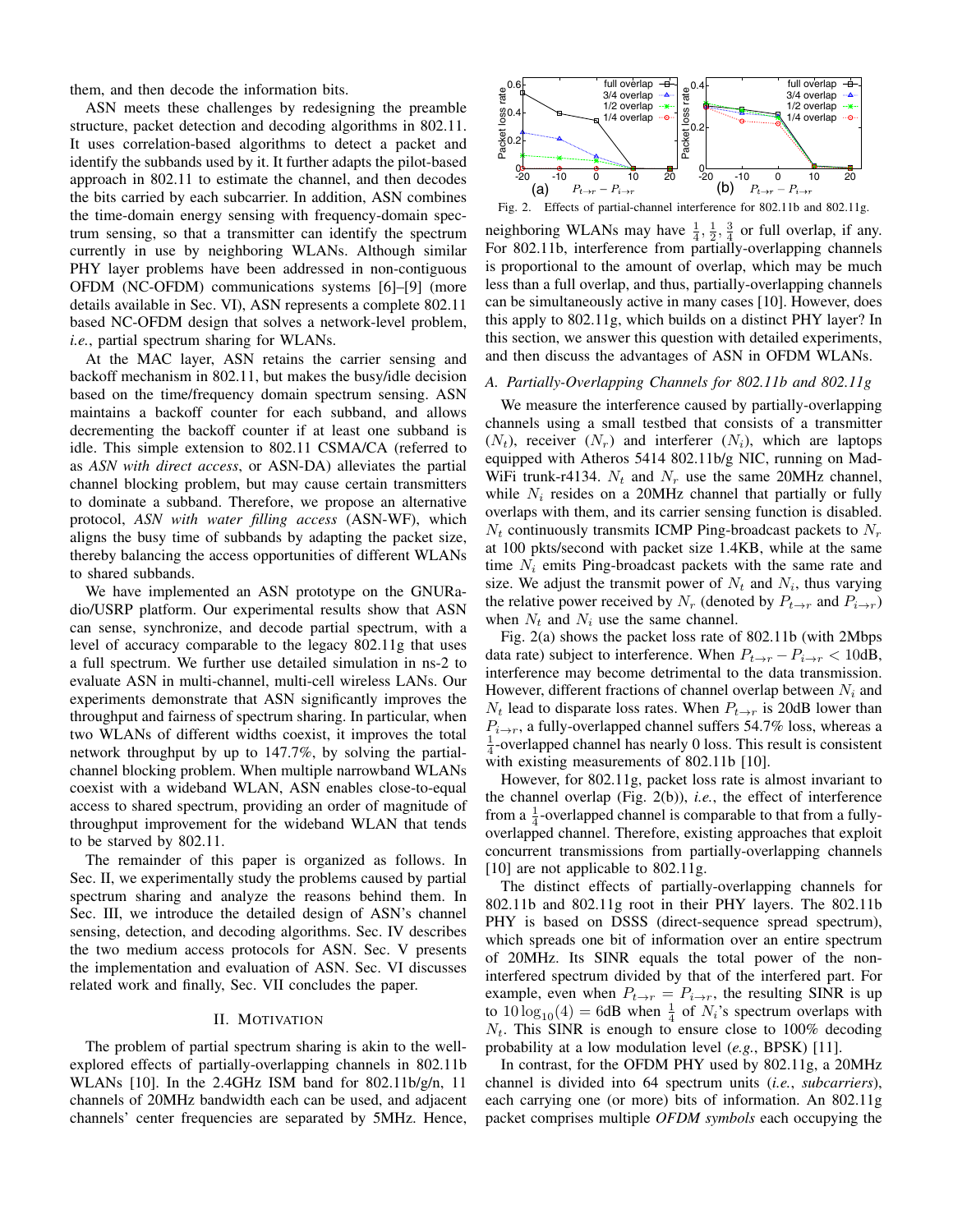

Fig. 3. Heterogeneous channel width or partially-shared channels cause inefficient or unfair spectrum usage in 802.11.

64 subcarriers and transmitted consecutively over time. When  $N_t$  and  $N_i$ 's spectrum overlap by  $\frac{1}{4}$  and  $P_{t\to r} = P_{i\to r}$ ,  $\frac{1}{4}$  of the subcarriers in each OFDM symbol will have an SINR of  $10 \log_{10}(1) = 0$ dB, which are unlikely to be correctly decoded. Equivalently,  $\frac{1}{4}$  of an interfered packet will be corrupted and is unlikely to be recovered. This is the reason why energy sensing is mandatory in 802.11g [1, Sec. 17.3.10.5] to sense and prevent interference from partially-overlapping channels.

# *B. Why ASN?*

Given that partially-overlapping channels in OFDM WLANs cannot transmit concurrently, coexistence of multiple channels faces several critical challenges, which can be solved by ASN.

*1) Partial-channel blocking:* As discussed in Sec. I, the partial-channel blocking problem occurs in the 802.11g WLAN when part of the channel is used by a co-located narrowband WLAN, and hence, the entire channel must suspend its transmission. In the example of Fig. 1, suppose WLAN A and B are 20MHz and 40MHz, respectively. Both transmit packets of the same size, but the transmission takes only 1 time slot for the 40MHz, and 2 for the 20MHz channel. Using 802.11, both WLANs have an equal chance to access the medium, resulting in mean spectrum utilization of  $(20 \times 2 + 40 \times 1)^{\frac{1}{3}} \approx$ 26.7MHz. In contrast, ASN can activate the right half of channel  $B$  even when  $A$  is transmitting, thus maintaining 40MHz spectrum utilization at any time. With respect to individual spectrum usage, for legacy 802.11, the 20MHz channel would achieve  $\frac{20\times2}{3} \approx 13.3 \text{MHz}$ , and the 40MHz channel achieves  $\frac{40}{3} \approx 13.3$ MHz — clearly, the 40MHz WLAN does not gain advantage when coexisting with a 20MHz one. With ASN, the 20MHz WLAN still has 13.3MHz channel utilization, but the 40MHz WLAN achieves  $\frac{20+20+40}{3} \approx 26.7$ MHz, thereby doubling its throughput.

A similar scenario occurs when two channels partially overlap, as shown in Fig. 3(a). Since the legacy 802.11g can only activate one channel at a time, its spectrum usage is only 20MHz. In contrast, by nulling the overlapping subcarriers and reusing the non-overlapping ones, ASN fully exploits the 30MHz spectrum, improving spectrum utilization by 50%.

*2) Channel starvation:* The CSMA mechanism in 802.11 may starve a wideband WLAN when it coexists with multiple narrowband WLANs. Fig. 3(b) illustrates the case when a 40MHz channel A partially overlaps with two orthogonal 20MHz channels  $B$  and  $C$ . With 802.11,  $A$  can transmit only if both  $B$  and  $C$  are idle, which occurs only when  $B$  and  $C$ finish their transmission approximately at the same time, and subsequently A wins the contention over both. Clearly, this is a rare case when  $B$  and  $C$  have backlogged traffic, so  $A$  will remain starved most of the time, although nominally it should have a higher throughput with larger bandwidth.

In general, such starvation effects occur whenever a WLAN partially shares spectrum with several other orthogonal WLANs (*e.g.*, the scenario in Fig. 3(c)). Using ASN, the vulnerable



Fig. 4. Throughput evolution of 3 partially-overlapping WLANs.

WLAN can opportunistically null the busy part of the spectrum, and access the idle part, thus preventing starvation. It might seem feasible to achieve the same result by directly reducing the channel width of A and relocate it to the idle part of the spectrum. In practice, however, the channel switching time is in the order of several packets' duration [12], and the channel status may have already changed after relocating the channel. In ASN, a transmitter fixes its center frequency and maximum bandwidth, and performs subcarrier nulling on a per-packet basis, thus it needs not switch the channel and wait for the radio to stablize.

*3) Experimental validation:* To validate the above motivating problems, we measure the throughput of three partiallyoverlapping WLANs running 802.11g (*i.e.*, the scenario in Fig. 3(c)). Each WLAN consists of an AP and a client, with saturated downlink transmission, 6Mbps data rate and 1KB packet size. WLAN  $A, B$  and  $C$  are activated at 0s, 30s, and 65s, respectively. Fig. 4 shows the resulting throughput over time. When  $A$  and  $B$  are activated, only one of them can transmit at any time. Although they occupy 30MHz channels in total, the total throughput is similar to that of a single 20MHz WLAN (equivalent to the scenario in Fig. 3(a)). After all WLANs are activated, A's throughput is only around 17% of the two competitors' (the scenario in Fig.  $3(c)$ ). The same starvation effect would occur for the scenario in Fig. 3(b), where the access opportunity of  $A$  remains the same as in Fig. 3(c). Clearly, 802.11 results in inefficient and unfair spectrum usage in the presence of partially-shared channels.

# III. OFDM SUBCARRIER NULLING

A key challenge in realizing ASN is to ensure a node can sense partially-used channels, and can detect, synchronize, and decode a packet, without knowing in advance the spectrum used by the transmitter. In this section, we present the detailed design of ASN to address this challenge.

# *A. ASN: An Overview*

ASN allows a node to adaptively use a subset of subcarriers within its channel bandwidth. Observing that the channel bandwidth and overlap between channels in 802.11 is a multiple of 5MHz, ASN manages the spectrum in the unit of 5MHz subband, each comprising a group of 16 subcarriers. During carrier sensing, a transmitter senses the subbands within its bandwidth separately, and runs a CSMA/CA-like medium access protocol (Sec. IV) to schedule the transmission. The receiver uses a self-correlation algorithm to detect packets, and runs a crosscorrelation with known sequence patterns to determine the subbands used by the transmitter and achieve synchronization. It then estimates the channel coefficients and decodes all subcarriers carrying information bits. In what follows, we detail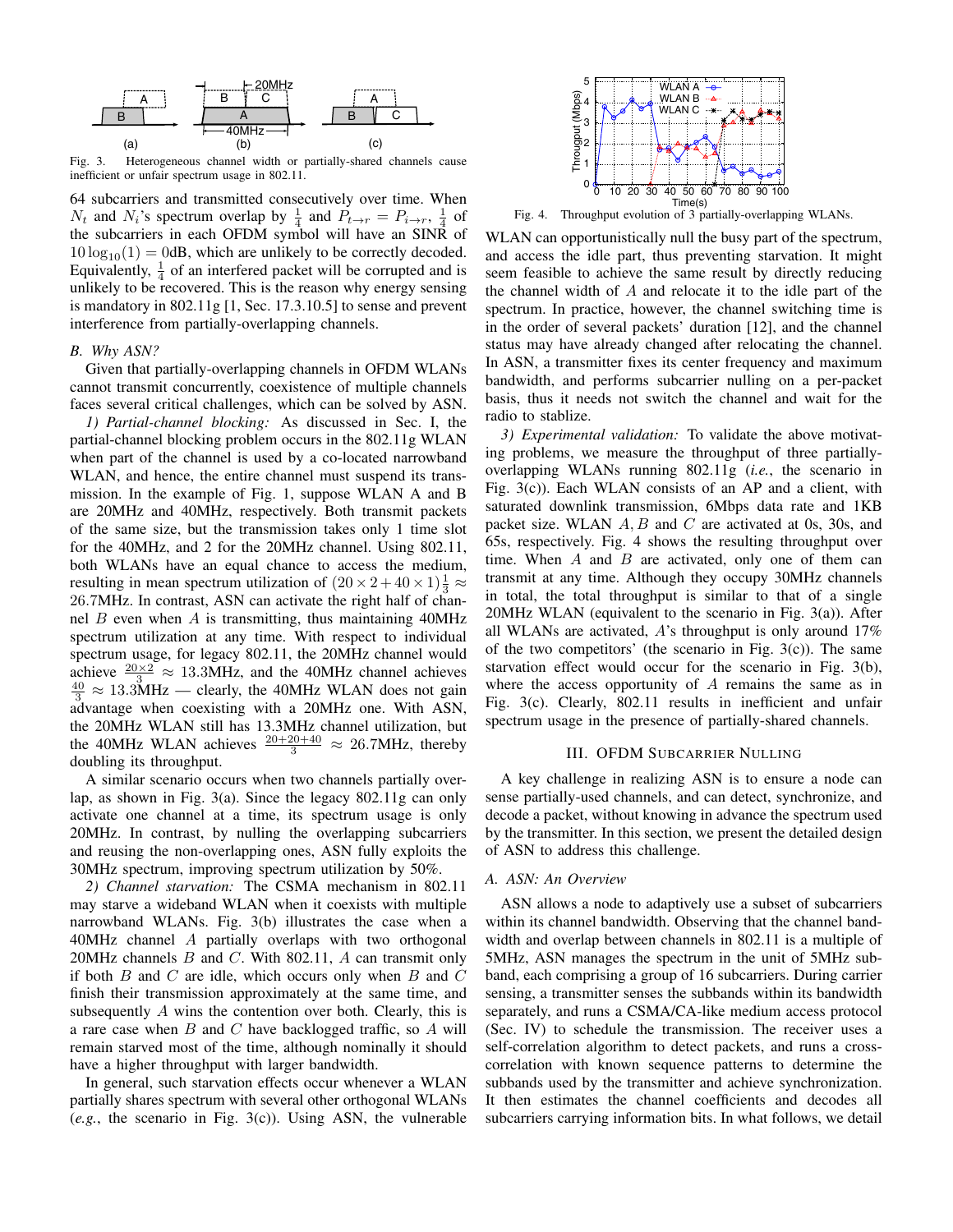

Fig. 5. Subband sensing in ASN (the transmitter's channel has  $\frac{1}{4}$  overlap with the carrier sensing node): (a) receiving time domain samples and perform time domain energy detection (b) analyzing the PSD of samples (FFT size is 256) (c) regularizing the PSD (d) matching with an ideal overlapping pattern.

each step throughout this process. Without loss of generality, we assume the maximum bandwidth used by the transceivers is 20MHz.

#### *B. Sensing Subbands*

An ASN-enabled transmitter needs to promptly identify the subbands currently in use. This is achieved by combining time and frequency domain energy sensing. Fig. 5 illustrates a typical procedure of subband sensing.

The time domain sensing is akin to the built-in carrier sensing primitive in 802.11g. It calculates the energy level via a moving average of the digital signals (*i.e.*, the sequence of discretized, complex samples provided by the radio's analogto-digital converter) within a short period, and declares a busy channel if the output exceeds the CCA (clear-channel assessment) threshold. The window size of the moving average is set to half of the length of an 802.11 preamble, to ensure a packet can be sensed promptly.

Time-domain sensing alone can sense a busy channel, but does not discriminate subbands. ASN needs to further analyze the frequency domain of the signals. Specifically, it calculates the power-spectrum density (PSD) of the recent  $N$  samples using FFT  $(N$  is called the FFT size). To ensure sufficient resolution, N needs to be larger than the number of subcarriers used by the entire channel ( $N = 64$  for a 20MHz channel).

Based on the PSD, ASN analyzes the power distribution and compares it with all possible channel-overlapping patterns. Intuitively, if the power is uniformly distributed over the entire spectrum, then the signals on the air come from a fullyoverlapped channel; otherwise, only a fraction of the channel is occupied. The exact fraction of channel in use is hard to calculate, because different subcarriers may exhibit different power levels due to frequency-selective fading, and the imperfect hardware filter (used to confine the radio's bandwidth) smears the boundary of the PSD curve. Fortunately, in 802.11g, the minimum separation between adjacent channels is 5MHz. Hence, for a 20MHz channel, for example, the overlapping pattern is one or a combination of only 4 possible overlapping cases:  $\frac{1}{4}$ ,  $\frac{1}{2}$ ,  $\frac{3}{4}$  and full overlap. Based on this observation, ASN first regularizes the PSD into a rectangular curve, compares it with all possible overlapping patterns, and then selects the one with maximum matching (Fig. 5(c) and (d)). The PSD regularization is equivalent to thresholding points on the PSD curve with the frequency domain CCA threshold, which equals the time domain energy sensing threshold (-62dBm in 802.11g [1]) normalized by channel bandwidth.

Note that the complexity of time-domain sensing is the same as the RSSI calculation in typical communications systems, which is linear with respect to the number of incoming samples. Since frequency sensing is performed only after a sequence of signals pass the time-domain sensing, it takes constant time no matter how many samples come. The constant actually depends on the number of packets that cause the time-domain sensing to return "busy".

## *C. Packet Detection and Synchronization*

In ASN, a receiver must be able to detect a packet and synchronize to it, without prior knowledge of the spectrum usage. Energy sensing alone is insufficient for packet synchronization. ASN meets this challenge by redesigning the preamble structure of 802.11g.

*1) Preamble structure in 802.11:* The original 802.11g preamble (also referred to as  $STF$ ) lasts  $8\mu s$  and occupies all 64 subcarriers. From the frequency perspective, it comprises a random complex sequence spreading over every 4 subcarriers. Other subcarriers are set to 0. Owing to the duality between frequency-domain discretization and time-domain periodicity, the time domain of STF is a periodic signal that repeats every  $\frac{64}{4}$  = 16 complex samples [13]. The receiver performs *self-correlation* between the latest 16 samples and previous 16 samples, which has an outstanding output only if two consecutive sequences of samples match (*i.e.*, an STF appears), and the corresponding output is comparable to the signal's energy level [13]. After detecting the STF, the receiver further performs *cross-correlation* between the received STF samples and the original samples in the STF. An outstanding peak appears only when the received samples align with the known STF, and the peak position is used as a synchronization point marking the start of the packet.

*2) Preamble structure in ASN:* When subcarrier nulling is enabled, the random sequence in STF becomes shorter and vulnerable to noise. For example, when 48 subcarriers are nulled and the remaining 16 subcarriers are used for packet transmission, only 4 non-zero subcarriers remain in STF, which is insufficient for generating outstanding correlation output. Therefore, we modify the 802.11g preamble as follows.

First, we spread a non-zero random sequence over every 2 subcarriers in the STF, resulting in a time-domain sequence of period 32. Consequently, the cross-correlation peak results from correlation with a random sequence that has twice the length compared with the 802.11 sequence. For example, even when only a single subband (16 subcarriers) is used, 8 nonzero subcarriers are used to carry the random sequence, and therefore the STF becomes more resilient to noise.

Second, we assign different random sequences for different channel widths. For  $\frac{1}{4}$ ,  $\frac{1}{2}$ ,  $\frac{3}{4}$  and full channel width (corresponding to 1 to 4 subbands), each of them has a unique random sequence for STF. The receiver can easily identify the fraction of channel used by the transmitter by correlating the detected STF with all possible random sequences. The one that outputs peaks with the highest magnitude corresponds to the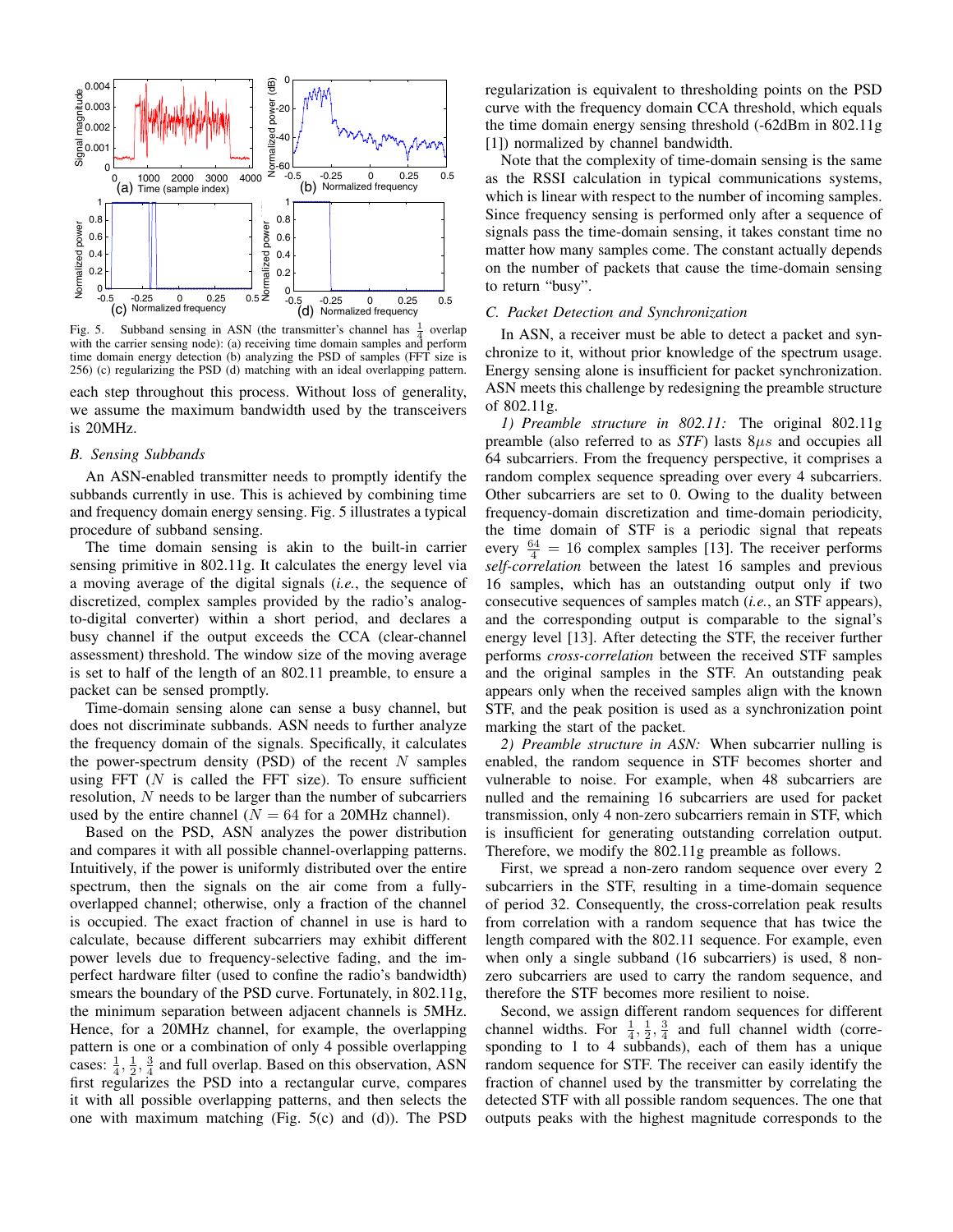sequence used by the transmitter, and the peaks are used as synchronization points.

Fig. 6 illustrates the packet detector's output when a packet occupying one subband is received. The experiments runs on our prototype of ASN on the GNURadio/USRP platform (more details in Sec. V-A1). It can be seen that the self-correlation output is close to the energy level only at the preamble part; and is much smaller otherwise. Hence, it is used as a baseline for detecting the STF. In addition, when the length of the crosscorrelation sequence mismatches the number of subbands used by the incoming packet, the output peaks have a much lower magnitude than those when the correct sequence is used.

#### *D. Decoding Bits from Subbands*

To decode a packet in 802.11g, the receiver first estimates the channel coefficients (including magnitude attenuation and phase distortion) of each subcarrier, and the frequency offset between transmitter and receiver, using an additional preamble following the STF, called *long-training field* (LTF). LTF comprises two duplicated versions of a random sequence (consisting of 1 and -1) of length 64 carried by the 64 subcarriers [1]. In ASN, when part of the channel is used, the random sequence is truncated accordingly (*i.e.*, the nulled subcarriers carry 0). To obtain the channel coefficients and frequency offset, the receiver performs self-correlation between the two truncated random sequences and normalizes it by the magnitude, similar to an 802.11 channel estimator [13]. To decode the bits, the receiver first performs IFFT over each 64 samples within an OFDM symbol, to obtain the complex samples corresponding to each subcarrier, and then normalizes the samples with the subcarrier' channel coefficient. The normalized complex number is then mapped to the closest constellation point to obtain the digital information bits (for BPSK modulated bits, the constellation points lie at 1 and -1).

Due to temporal variation, the channel coefficients must be continuously updated when decoding the OFDM symbols. Moreover, the frequency offset estimation must be continuously refined, because even small errors in the initial LTF-based estimation may accumulate and result in decoding failure near the end of the packet. ASN updates the channel estimation using a *pilot* scheme similar to 802.11g. Specifically, among all the non-zero subcarriers in one OFDM symbol, several subcarriers (*i.e.* pilots) always send known bits. The phase drift between pilot subcarriers is used to update the frequency offset and channel coefficients [13]. When a partial-channel is used, ASN only uses 2 pilot subcarriers (due to reduced number of subcarriers available) instead of the 4-pilot scheme in 802.11 [1].

#### *E. Managing Adjacent Channel Interference*

Although different subbands are orthogonal, their PSD is imperfect and may leak power and cause interference to adjacent subbands used by other WLANs, referred to as adjacent channel interference (ACI). To alleviate ACI, the 802.11g OFDM PHY specified a guardband for each 20MHz channel. Among the 64 subcarriers (each is 312.5KHz), 6 are dedicated as guardband for the left border of the channel, and 5 for the right border [1], [14]. This guardband configuration is over-provisioned for most network topologies and under-utilizes spectrum [14].



ASN employs fixed, but narrower guardbands. For a single subband, 1 subcarrier is used on the left boarder and 2 on the right boarder as guardband. Hence, two adjacent subbands are separated by 3 subcarriers, which is sufficient for most network topologies [14]. When all subbands are aggregated (*i.e.*, an entire channel is used), ASN restores the guardband size used by 802.11g.

In practice, harmful interference may still occur when links are closely located, even with a conservative guardband size as in 802.11. A larger guardband size may reduce such hazards, but at the cost of lower data rate. An optimal guardband configuration scheme would set the guardband according to the network topology and intensity of interference between links [14]. We leave such schemes as our future work.

#### IV. ASN-AWARE MEDIUM ACCESS

When multiple WLANs partially overlap, a MAC protocol is necessary to arbitrate their contention for use of the shared subbands. We propose two MAC protocols, ASN-DA and ASN-WF, to achieve this objective.

## *A. ASN with Direct Access (ASN-DA)*

The ASN-DA protocol adopts a CSMA/CA algorithm similar to the legacy 802.11, but manages sensing, backoff and transmission for each subband. When some subbands are busy, it opportunistically nulls subcarriers in those subbands, aggregates the remaining subbands, performs backoff and sends packets through them. Fig. 7(a) illustrates a typical process of ASN-DA when two orthogonal 20MHz WLANs share the channel with a 40MHz WLAN (*i.e.*, the scenario in Fig. 3(b)).

Whenever a packet is queued, the transmitter first calls the PHY layer for time-frequency domain CCA. It freezes the backoff counter if the entire 20MHz channel is sensed busy. Otherwise, if at least one subband is idle, it generates a common backoff period for those idle subbands, using the binary exponential backoff algorithm in 802.11 [1]. Then, these subbands start decrementing the backoff counter for each idle time slot (specified to  $9\mu s$  in 802.11g).

When aggregating multiple idle subbands, ASN-DA must take into account the heterogeneity in their channel status, including the backoff-counter's status and backoff window size. During the count-down process, a subband may be acquired by other WLANs, and its backoff counter must be frozen. Therefore, the initial idle subbands may end up with a different firing time. ASN-DA sends the queued packet through the set of subbands that first fire (*i.e.*, their backoff counters decrement to 0, and they remain idle for a DIFS period [1]). Meanwhile, other subbands will be frozen. Similar to 802.11, backoff windows of used subbands grows exponentially upon transmission failure.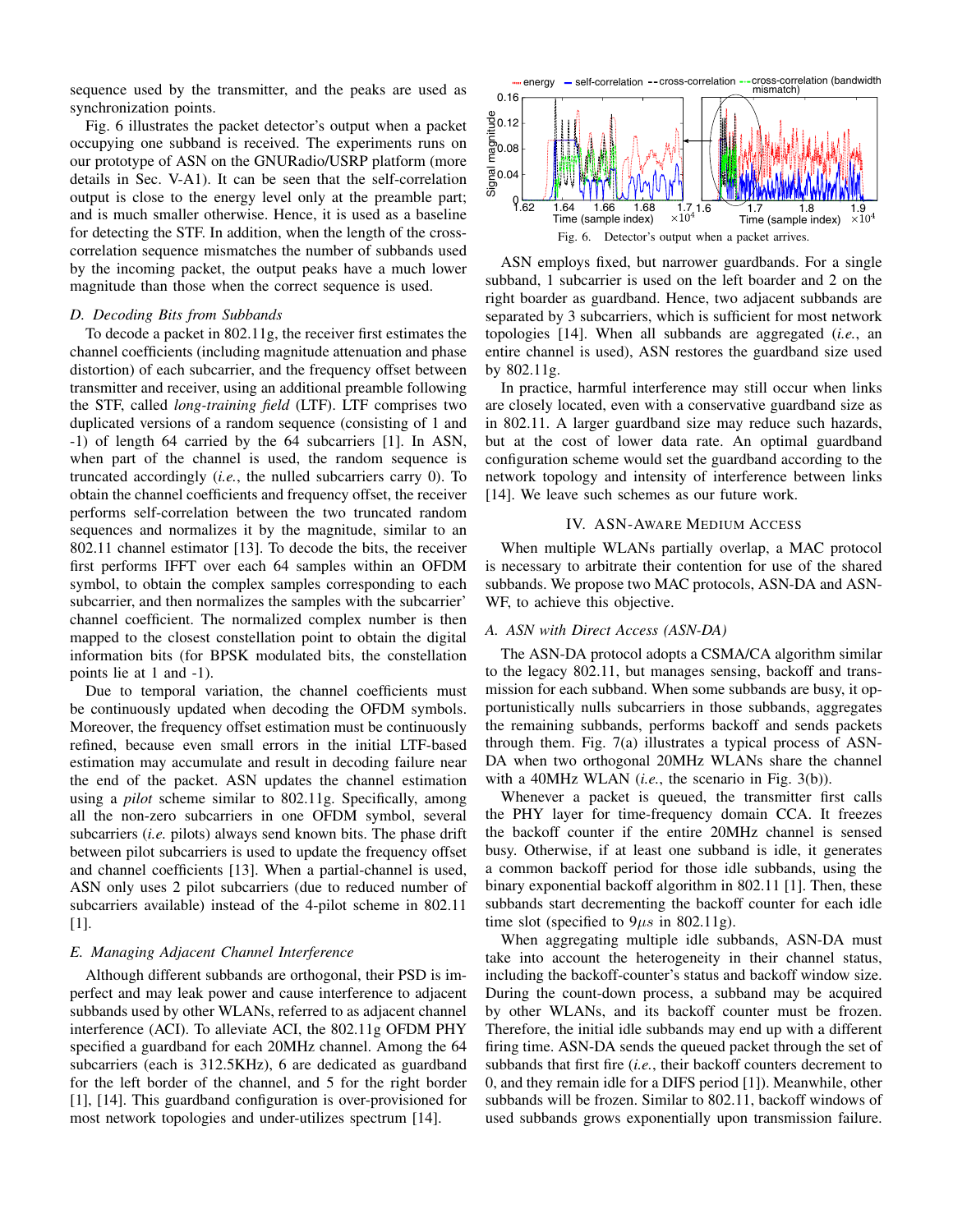

Fig. 7. ASN-Aware MAC protocols. WLAN A uses a 40MHz channel, and the other two are using 20MHz.

Therefore, not all subbands have the same backoff window size at any time. When aggregating subbands, ASN-DA generates the backoff counter based on the average of their backoff window size.

A drawback of ASN-DA is that it may lead to unfair access to shared subbands. For example, in Fig. 1, when the channel A acquires the shared subbands, it may constantly hold the subbands, while channel B can only access the remaining non-overlapping subbands. This problem may be alleviated by the post-backoff mechanism in 802.11 (*i.e.*, transmitters need to back off after successfully completing a transmission [1]), which may eventually grant the opportunity for channel B to acquire the subbands. But such opportunities are rare when both WLANs have backlogged traffic. Therefore, we design an alternative protocol, ASN-WF, to address this problem.

## *B. ASN with Water-Filling Access (ASN-WF)*

The basic idea behind ASN-WF is to adapt the size of each packet, so that its duration (including the ACK) aligns with the earliest timestamp that another subband is expected to become idle (a typical procedure shown in Fig. 7(b)). From the timedomain perspective, ASN-WF attempts to "fill" the current idle subband, while maximizing the opportunity to aggregate with other subbands. To this end, ASN ensures multiple WLANs can have the opportunities to start from scratch and contend for the entire set of subbands within its channel bandwidth, thus preventing the case where a certain subband is exclusively occupied by one WLAN and achieving better fairness.

ASN-WF determines the busy duration of each subband based on the network allocation vector (NAV) provided by transmitters occupying the subband. The NAV is embedded in the header of a signaling packet preceding the actual data. It piggybacks the duration (number of time slots) that a packet plus ACK will occupy the subband. Since different subbands may be shared with different WLANs, the transmitter embeds the NAV into each subband that it uses to inform all those WLANs.

After completing each transmission, a transmitter usually has more idle subbands available to contend for. However, it still needs to start the normal CCA and backoff procedure for all idle subbands, in oder to prevent unfair occupation. ASN-WF uses the same algorithm as in ASN-DA to increment/decrement the backoff window size.

#### V. IMPLEMENTATION AND EVALUATION

In this section, we first validate the feasibility and performance of ASN on the GNURadio/USRP software platform. Since this platform does not yet support MAC-level functionalities due to its large response time, we use detailed simulation



channels.

with ns-2 to evaluate the MAC-layer performance of ASN in multi-cell WLANs.

# *A. Performance of Subcarrier Nulling*

*1) Implementation and experiment setup:* We implement ASN's PHY-layer functionalities on GNURadio and test it on USRP. USRP is a software radio transceiver that converts digital symbols into analog waves carried by a center frequency within the ISM band. It can also receive analog signals via its RF front-end, and down-convert them into baseband signals, *i.e.*, discretized complex samples. The baseband signals are sent to a general-purpose computer running the ASN packet processing modules built atop the GNURadio library.

Our implementation is based on the 802.11g specification [1], but removes certain modules that are used to strengthen robustness to bit-errors, such as the interleaver and errorcorrection code. The transmitter module first maps digital information bits (0 and 1) to complex BPSK signals, and then modulates the BPSK signals into OFDM symbols. For each OFDM symbol, the pilot subcarriers are inserted according to the number of subbands to be used, following the description in Sec. III-D. The preambles (STF and LTF) are designed offline and prepended to each packet. At the receiver side, the timefrequency domain carrier sensing function and packet detector are running continuously. Once an STF preamble is detected, the receiver identifies the subbands in use and synchronizes to the packet. Then, the channel estimator and decoder follow immediately to decode all the OFDM symbols.

We run the carrier sensing, packet detection, and decoding algorithms of ASN on USRP2 radios equipped with the XCVR2450 daughterboard [15]. We set the maximum bandwidth of the USRP2 transceivers to 20MHz, and vary their center frequencies to create the overlapping patterns consistent with 802.11g channels. As a PHY layer prototype, we run a single pair of transmitter and receiver to demonstrate the feasibility of ASN.

*2) Carrier sensing of subbands:* To test the subband sensing capability of ASN, we adjust the transmit power and distance between the transceivers, thereby creating various levels of signal strength. Since the USRP2 radio does not have a direct mapping between the quantized signal magnitude and absolute power level (in dBm), we measure the relative signal strength (*i.e.*, SNR) instead. The SNR is estimated as  $SNR = \frac{E_s - \bar{E_N}}{E_N}$ , where  $E_s$  is the average energy level of incoming samples when a packet is present, and  $E<sub>N</sub>$  the noise floor, both smoothed using a moving average with the window size equal to half of the STF length. In 802.11 [1], packets must be accurately sensed by the energy detector when the signal strength is above -81dBm [1], while the noise floor (which is also the receiver sensitivity) of typical WiFi NIC is -96dBm. Thus, ASN must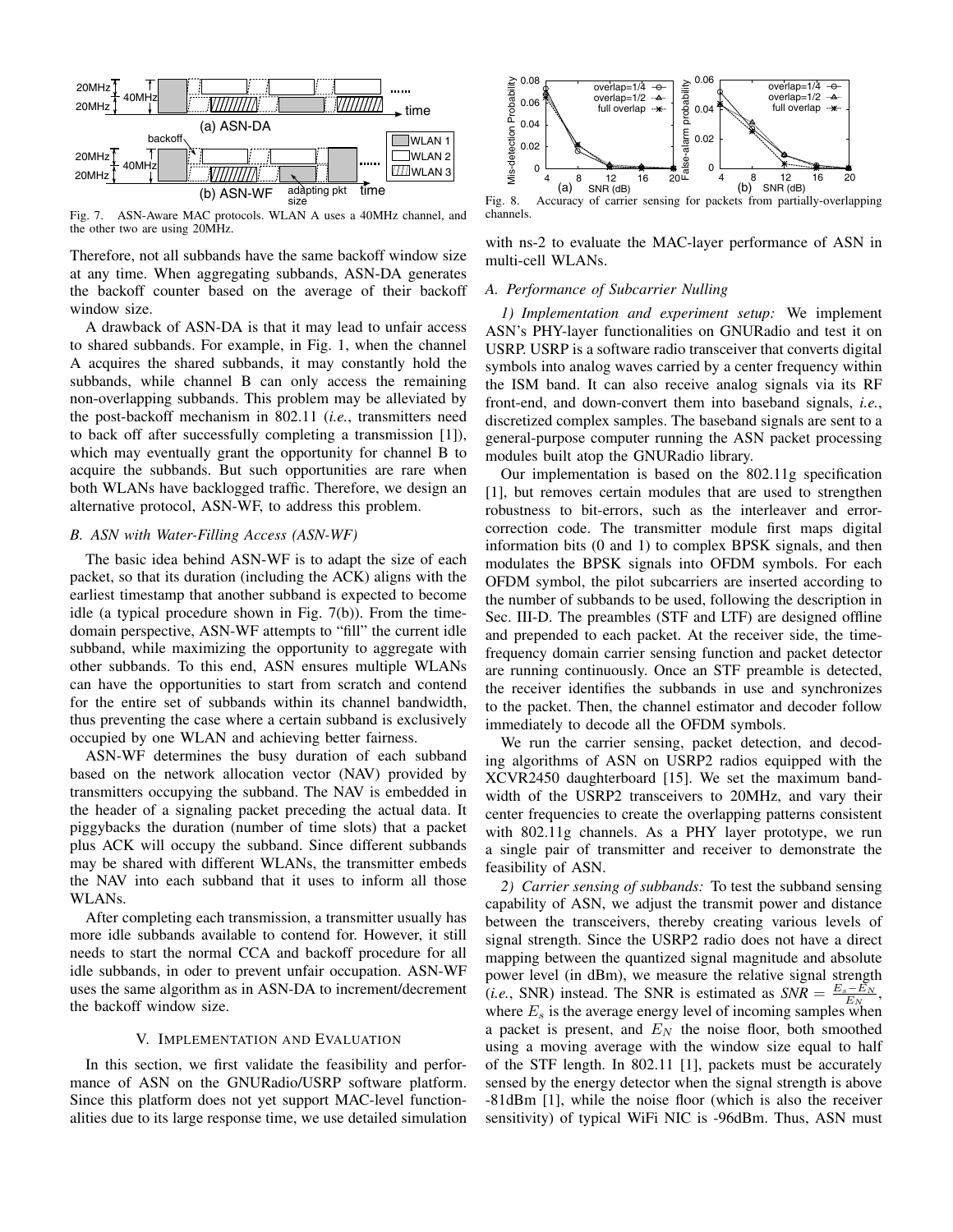

be able to accurately sense a packet if its signal strength is 15dB above the noise floor.

In the experiments, the transmitter sends  $10^6$  packets with a constant inter-arrival time, bit-rate of 12Mbps and packet size 512 bytes. We use the mis-detection probability  $(P_m)$  and false-alarm probability  $(P_f)$  as the performance metrics.  $P_m$ is calculated by the fraction of timestamps where a packet is expected to arrive but fails to be sensed within the STF preamble duration; and vice versa for  $P_f$ .

Fig. 8 plots the resulting  $P_m$  and  $P_f$  under various levels of SNR and channel overlapping. When SNR is around 4dB, the CCA may miss packets or trigger false alarms with a relatively high probability (around 0.06). As SNR increases, both  $P_m$  and  $P_f$  decrease sharply. Above 12dB, both metrics approach 0. In addition, under the same level of SNR, the CCA performance remains almost the same for different levels of channel overlapping. It should be noted that the signal from a partially-overlapped channel is weaker than that from a fullyoverlapped one. For example, for a  $\frac{1}{4}$ -overlapped channel (*i.e.*, overlapped by 1 subband), ASN must be able to detect its packets even though the SNR is  $10 \log_{10}(4) \approx 6$ dB lower than a packet from a fully-overlapped channel.

We further evaluate the accuracy of ASN's frequency domain CCA, *i.e.*, sensing the width of spectrum being used by an overlapped channel. The results in Fig. 9 show that the sensing error decreases with SNR, and approaches 1% when SNR is above 15dB. In addition, channels with a wider overlap are easier to be identified, since more matching points in the regularized PSD curve are available (Sec. III-B).

*3) Detecting packets:* To evaluate the accuracy of detecting a packet intended for the receiver, we configure the transmitter and the receiver to the same center frequency and maximum channel width. Under this setting, the transmitter may still send packets through a fraction of the channel. We denote  $B_r$  as the actual bandwidth that the transmitter uses relative to the channel bandwidth. Without loss of generality, we evaluate three cases:  $B_r = \frac{1}{4}, \frac{1}{2}$  and 1.

Fig. 10 shows the resulting  $P_m$  and  $P_f$ . We observe a similar trend as in the subband sensing experiments when SNR varies. However, both  $P_m$  and  $P_f$  are lower compared to pure energy sensing in Fig. 8, especially under low SNR. This is because the packet detector uses self-correlation and cross-correlation



bandwidth used by the transmitter.

Fig. 12. Decoding probability of a packet.

 $\mathsf{B}_{\mathsf{r}}$ =1/4 B<sub>r</sub>=1/2<br>B<sub>r</sub>=1  $=1/2$ 

⊸∡

to enhance resilience to noise, thus achieving higher accuracy.

We make an additional observation that a lower  $B_r$  may lead to lower detection performance, especially when SNR is low. A narrower bandwidth has fewer number of non-zero subcarriers in the STF preamble, corresponding to a shorter sequence for correlation-based detection, and are thus more susceptible to noise. Nevertheless, ASN can easily satisfy the requirement of accurate detection with above 15dB SNR, even if  $B_r = \frac{1}{4}$ .

Besides, ASN has to identify the packet's bandwidth (*i.e.*, the subbands in use). Recall the packet detector uses crosscorrelation with known STF preambles to achieve this, and the accuracy is expected to be higher than a pure energy detector. This is justified in our experiment results in Fig. 11. Compared to the energy detector (Fig. 9), the detection error is typically reduced by 25% under low SNR, thus ensuring the correct channel width be fed to the decoder to recover the packet.

*4) Decoding packets:* After detecting a packet's preamble, the subsequent OFDM symbols can be decoded to recover the information bits. The decoding probability depends on the SNR level as well as on the accuracy of channel estimation. Our experimental results in Fig.  $12(a)$  show that the decoding probability is close to 100% when SNR is above 12dB.<sup>1</sup> Below that SNR level, decoding rate drops sharply. Notably, the decoding performance of packets that partially use the channel is comparable to those on an entire channel, though slightly lower at low SNR due to fewer pilots used for channel estimation. It should be mentioned that error-correction codes may significantly boost the decoding performance, but are not used in our prototype implementation.

# *B. Network Performance*

The above experiments on USRP/GNURadio have shown the feasibility of ASN packet detector and decoder, and justified that it can achieve comparable performance with an 802.11 transceiver with full bandwidth under practical SNR settings. Due to the high latency of the user-space signal processing modules of USRP/GNURadio, we were unable to integrate the PHY directly with a MAC and evaluate it in a large network. Hence, we implement ASN in ns-2.34, and use the PHY-layer results to drive the network-level simulation. We modify the PHY parameters in ns-2 and ensure they are consistent with the default values in 802.11g. The original ns-2 uses a binary interference model that declares collision whenever two packets (partially) overlap. We implement an SINR based interference module that accumulates the power level of all interfering

<sup>&</sup>lt;sup>1</sup>We measure the SNR of decoded packets via SNR= $\frac{E_b}{N_0}$ , where  $E_b$  is the energy-per-bit, equivalently the average magnitude of decoded complex<br>the energy-per-bit, equivalently the average magnitude of decoded complex symbols.  $N_0$  is the noise energy-per-bit, equivalently the variance of the magnitude. This SNR metric accounts for the noise introduced by the decoder's channel estimator.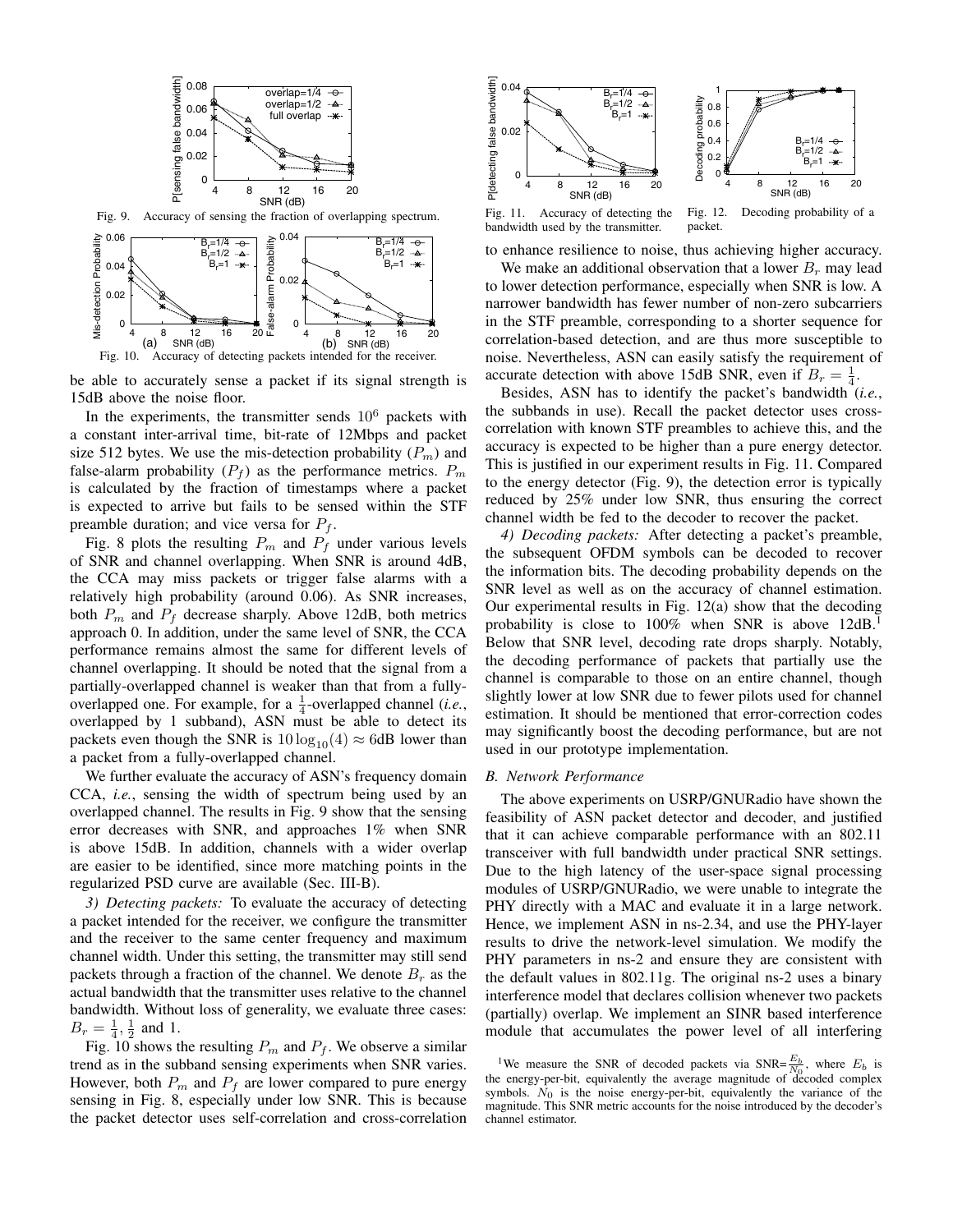

Fig. 13. Throughput and fairness when two WLANs share spectrum. (a) two 20MHz WLANs with full overlap. (b) a 20MHz WLAN overlap with a 40MHz WLAN (*i.e.*, the scenario in Fig. 1). (c) a 10MHz WLAN overlapping with a 40MHz WLAN. (d) two 20MHz WLANs overlapping by 10MHz (*i.e.*, the scenario in Fig. 3(a)).

packets, and declares a collision only if the SINR is below the decoding threshold (6dB for BPSK [11]). The collision model takes into account the possible partial overlap between packets from different channels. We have also incorporated the features of the ASN PHY: A transmitter can sense subbands separately and send packets even when certain subbands are occupied, and a receiver can detect and decode packets in each subband. The ASN-DA and ASN-WF MAC protocols are implemented on top of this modified PHY layer.

We compare three protocols: the legacy 802.11 MAC, ASN-DA and ASN-WF, using two performance metrics: throughput and *access rate*, *i.e.*, the number of transmission attempts (after CCA and backoff) per second on a shared subband. Access rate is used to study the fairness among different WLANs to access the shared spectrum. Ideally, all contenders should have the same rate of access to a shared subband, and thus, a WLAN with wider channel should achieve higher throughput.

*1) Two WLANs partially sharing spectrum:* We start with the case where two co-located WLANs are sharing part of the spectrum, each including one AP and two clients, both having saturated downlink traffic<sup>2</sup> running constant-bit-rate UDP file transfer. The packet size is fixed to 1KB. The data rate of 20MHz WLAN is fixed to 6Mbps, and that of 40MHz, 10MHz, 5MHz WLANs fixed to 12Mbps, 3Mbps, 1.5Mbps, respectively, the basic rate defined in 802.11g and 802.11n [1]. We assume the ACI is at least 6dB lower than the received signal strength for each receiver, such that ASN can be fully exploited without causing collision. This can be easily satisfied since the ACI is more than 20dB lower than the signal power even with a guardband size of 2 subcarriers [1], [14]. All our experiments run for 1000 seconds in simulation time, and the results are averaged over 10 repetitions with different random seeds. Fig. 13 shows the experimental results.

When the same channel width of 20MHz is used and the two WLANs' channels fully overlap (Fig. 13(a)), the legacy 802.11



Fig. 14. Short-term fairness, with respect to access rate to the shared spectrum. results in an equal share of throughput and access rate for both. ASN naturally downgrades to the legacy 802.11, and achieves the same level of performance.

The aggregate network throughput increases when a 20MHz WLAN shares its channel with a 40MHz channel (Fig. 13(b)), since the 40MHz WLAN takes much less time to send a acket. However, the 40MHz WLAN has almost the same throughput as the 20MHz one, although its data rate is twice as high. This is consistent with the motivating example in Fig.  $1(a)$  – 802.11 results in an identical access rate of both WLANs to the shared 20MHz band, but at the same time, the 40MHz WLAN treats its entire channel as a single band, and accesses the nonoverlapping 20MHz band at the same rate as the shared one, causing severe under-utilization of spectrum.

By contrast, with ASN-DA, both halves of the 40MHz channel can be opportunistically exploited at any time. Compared with the legacy 802.11, ASN-DA increases the throughput of the 20MHz(40MHz) WLAN by  $58.7\%$  (53.1%), and total network throughput by 55.7%. The downside of ASN-DA is that the 20MHz WLAN gains unfairly a high rate of access to the shared spectrum, leaving the 40MHz WLAN to only exploit the other 20MHz most of the time. This effect is mitigated by ASN-WF. Compared to 802.11, ASN-WF maintains similar throughput for the 20MHz WLAN, but increases throughput of the 40MHz WLAN by 80.1%. It achieves this by allowing fair access to the shared spectrum, while granting the nonoverlapping spectrum exclusively to the 40MHz WLAN. In this sense, ASN-WF realizes the intuition that wider channels should gain higher throughput.

When the width of the narrowband WLAN reduces from  $20MHz$  to  $10MHz$  (Fig.  $13(c)$ ), the total network throughput decreases when running 802.11, although more nonoverlapping spectrum is available. ASN-DA shows similar trends of throughput and access rate as in the case of 20/40MHz spectrum sharing. Compared to 802.11, it improves throughput by 34.4% and 181.7% for the 10MHz and 40MHz WLAN, respectively, and the total throughput by 115.5%. ASN-WF achieves the same throughput as 802.11 for the 10MHz WLAN, but improves that of the 40MHz WLAN by 286.5%, and the total throughput by 147.7%. In summary, the spectrum underutilization of 802.11 gets severer as the ratio of the shared spectrum to the channel bandwidth decreases, and ASN becomes more important in such cases.

Fig. 13(d) plots the experimental results for the case where two 20MHz channels overlap with each other by 10MHz (*i.e.*, the scenario in Fig.  $3(a)$ ). For the legacy 802.11, the same throughput is achieved for the case where two 20MHz channels fully overlap with each other (Fig. 13(a)). ASN-DA and ASN-WF can fully exploit non-overlapping spectrum, increasing the throughput of both WLANs by 54.4%. Both protocols lead to

 $2$ Although we only simulate downlink traffic, the direction of traffic does not affect the performance gain of ASN. As long as multiple links coexist and partially share spectrum, the unfairness and inefficiency of CSMA do occur and ASN becomes beneficial.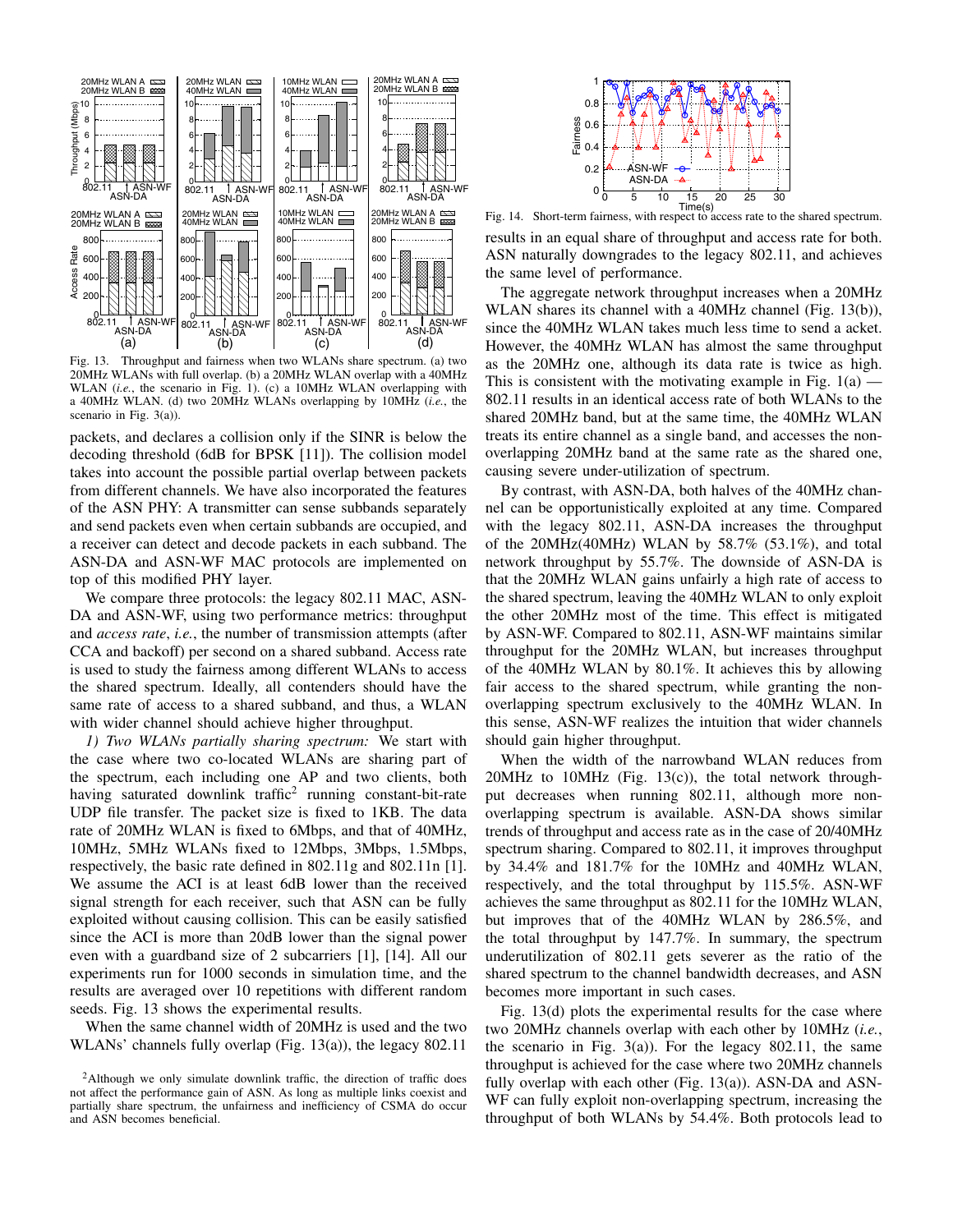

Fig. 15. Throughput and fairness when multiple WLANs of different channel width coexist.

an equal access rate to the shared spectrum.

The above evaluation focuses on the long-term access rate to shared spectrum. In the short-term, however, ASN-DA may result in dominant access to certain subbands. We investigate this effect for the case of 20/40MHz WLAN coexistence (*i.e.*, the scenario in Fig. 1). We define short-term fairness by the ratio between the minimum and maximum access rate (to the shared 20MHz spectrum) of the two WLANs averaged over a short period (*e.g.*. 1 second). Fig. 14 shows the temporal variation of short-term fairness. The fairness level of ASN-DA ranges from 0.2 to 0.98 and exhibits a significant variation. In contrast, ASN-WF maintains much more stable fairness, ranging from 0.67 to 0.99. This justifies the effectiveness of the water-filling approach in ASN-WF for arbitrating fair access to shared spectrum.

*2) Multiple WLANs sharing subbands:* When multiple WLANs of different channel widths coexist, the one partially overlapping with multiple other WLANs may be starved (Sec. II). In this section, we justify the effectiveness of ASN as a countermeasure. Without loss of generality, we first explore the case where a single 40MHz WLAN overlap with several other orthogonal narrowband channels (*i.e.*, the scenario in Fig. 3(b)). The network traffic settings are the same as above.

Fig. 15(a) shows that, when the 40MHz WLAN coexists with two orthogonal 20MHz WLANs running 802.11, its throughput approaches 0, while the 20MHz WLANs have similar throuhgput to the case without any contenders. This is because the 40MHz WLAN can hardly find any slots when both 20MHz contenders are idle. Accordingly, its access rate to a shared 20MHz band is close to 0, far below the equal sharing objective.

Using ASN-DA, the 40MHz WLAN can opportunistically transmit over one of the 20MHz subbands, thus achieving a similar level of throughput as the two 20MHz WLANs. However, its access rate to each 20MHz band is only around  $\frac{1}{2}$ compared to that of the 20MHz narrowband WLAN, resulting in low fairness. Again, ASN-WF alleviates this problem and enables close-to-equal access to the shared spectrum.

When the two narrowband WLANs reduce their channel width (*i.e.*, the case for 20/10/40MHz and 10/10/40MHz coexistence in Fig. 15(b) and Fig. 15(c)), the 40MHz channel remains starved when running 802.11. In contrast, by enabling access to partially-shared spectrum, ASN improves the throughput by an order of magnitude. Owing to efficient usage of the non-overlapping spectrum, the total network throughput is also increased by around 29%.

Fig. 15(d) shows a case where three 20MHz channels partially overlap with each other (*i.e.*, the scenario in Fig. 3(c)). Consistent with our measurement (Sec. II), for legacy 802.11, the WLAN that shares spectrum with the other two orthogonal channels is starved. With ASN, all the WLANs achieve a similar level of throughput and access rate to the shared spectrum. Therefore, ASN is both necessary and effective whenever partial spectrum sharing occurs.

## VI. RELATED WORK

Besides the problem of partially-overlapping channels [10] that we discussed in Sec. II, researchers have explored other related problems and proposed their solutions.

*Fine-grained channel access.* FICA [16] reduces the MAClayer overhead of high-rate WLANs by splitting a channel into multiple subchannels, and allowing contention for subchannels. It uses a frequency-domain backoff algorithm distinct from the traditional CSMA, and thus cannot coexist directly with current 802.11 WLANs. Moreover, FICA requires tight synchronization (with accuracy below  $0.8\mu s$ ) between all nodes that contend for spectrum. Similar approaches have been proposed to extend the OFDM-based multiple access scheme in WiMax to WiFi WLANs [17]. In contrast, ASN retains the distributed, asynchronous CSMA/CA mechanism, and can be deployed directly and coexist with current 802.11 WLANs. It targets the spectrum under-utilization problem that occurs when 802.11 WLANs partially share spectrum with each other.

*Channel width adaptation.* The proposal of variable-width channels in recent IEEE standards, such as 802.11-2007 [1], 802.11n [18], and 802.11ac [5], has generated interests in adaptively changing channel width. Chandra *et al.* explored the benefits of adapting channel width to balance the tradeoff between throughput and energy-efficiency [3]. Subsequent efforts [19] proposed to assign spectrum of different widths to WLANs according to their traffic load, similarly to the notion of traffic-aware channel assignment [12]. With diverse channel widths, the partial channel sharing problem becomes inevitable, and hence, ASN can be used to further enhance such protocols.

*Narrowband-wideband coexistence.* In [20], a MAC/PHY mechanism called SWIFT is proposed to enable the coexistence between OFDM-based ultra-wideband (UWB) system and the WiFi WLANs that have a relatively narrower bandwidth. SWIFT allows UWB radios to identify the busy channels and then null them to prevent interference to WiFi. However, it identifies busy spectrum by poking the WiFi devices with a jamming tone and observing their backoff reaction. It enables UWB to achieve long-term coexistence with WiFi by evacuating the spectrum where WiFi resides on. ASN adopts OFDM subcarrier nulling similar to SWIFT, but is able to perform such adaptation on a per-packet basis, via a non-intrusive way of spectrum sensing. Using ASN, a WiFi WLAN can access spectrum with short-term fairness even if it is shared with other WLANs.